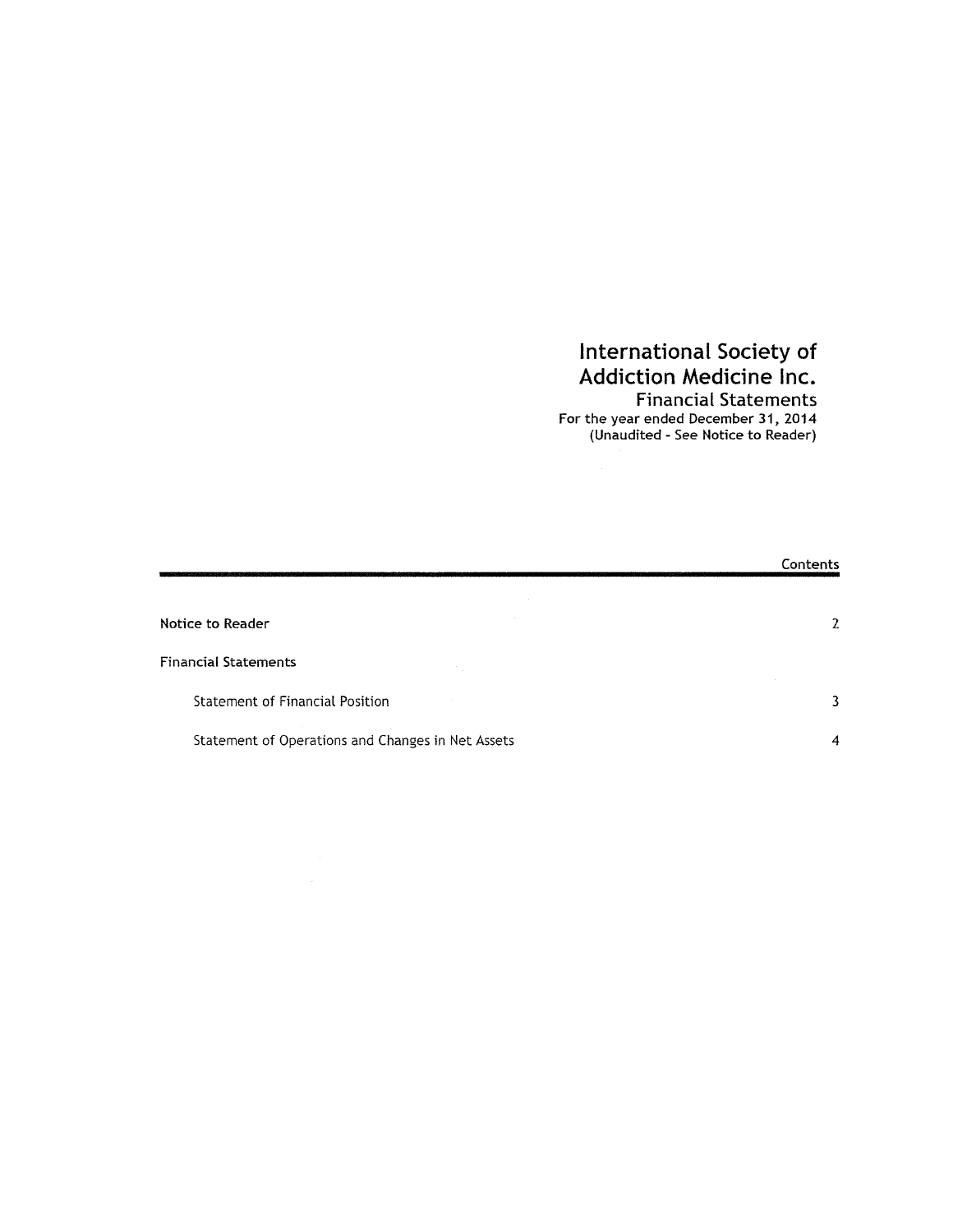### Notice to Reader

On the basis of information provided by management, we have compiled the statement of financial position of International Society of Addiction Medicine Inc. as at December 31, 2014 and the statement of operations and changes in net assets for the year then ended.

We have not performed an audit or a review engagement in respect of these financial statements and, accordingly, we express no assurance thereon.

Readers are cautioned that these statements may not be appropriate for their purposes.

**Chartered Accountants** 

Calgary, Alberta February 24, 2015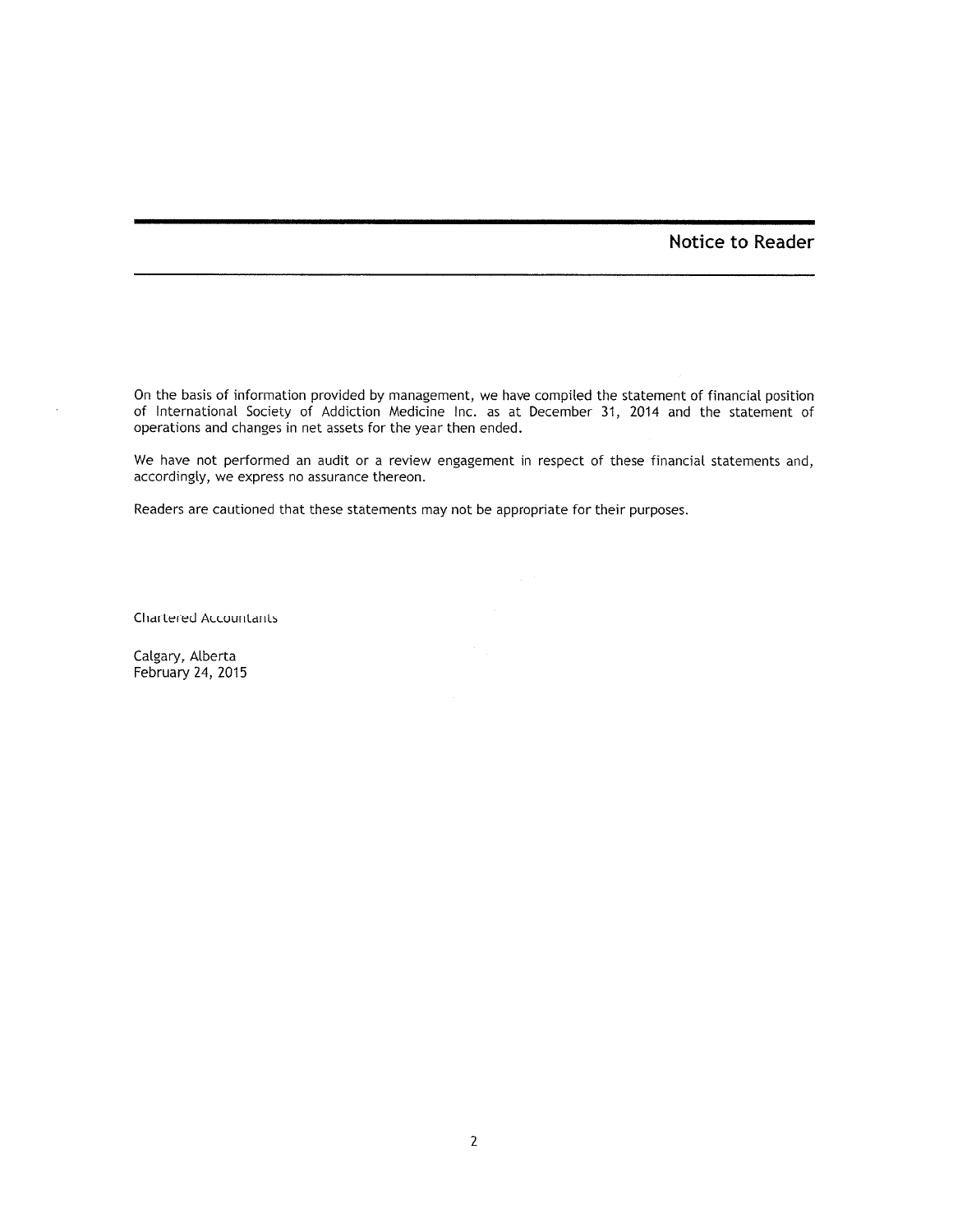# International Society of Addiction Medicine Inc.<br>Statement of Financial Position (Unaudited - See Notice to Reader)

| December 31                                                               |    | 2014              |     | 2013              |
|---------------------------------------------------------------------------|----|-------------------|-----|-------------------|
| <b>Assets</b>                                                             |    |                   |     |                   |
| Current<br>Cash                                                           | \$ | 257,462           | \$. | 267,399           |
| Equipment                                                                 |    | 531               |     | 758               |
|                                                                           | S. | 257,993           | S.  | 268,157           |
| <b>Liabilities and Net Assets</b>                                         |    |                   |     |                   |
| Current<br>Accounts payable and accrued liabilities                       |    | 5,269             | \$. | 5,269             |
| Net assets<br>Unrestricted net assets<br>Internally restricted net assets |    | 197,646<br>55,078 |     | 207,810<br>55,078 |
|                                                                           |    | 252,724           |     | 262,888           |
|                                                                           | Ş. | 257,993           |     | 268,157           |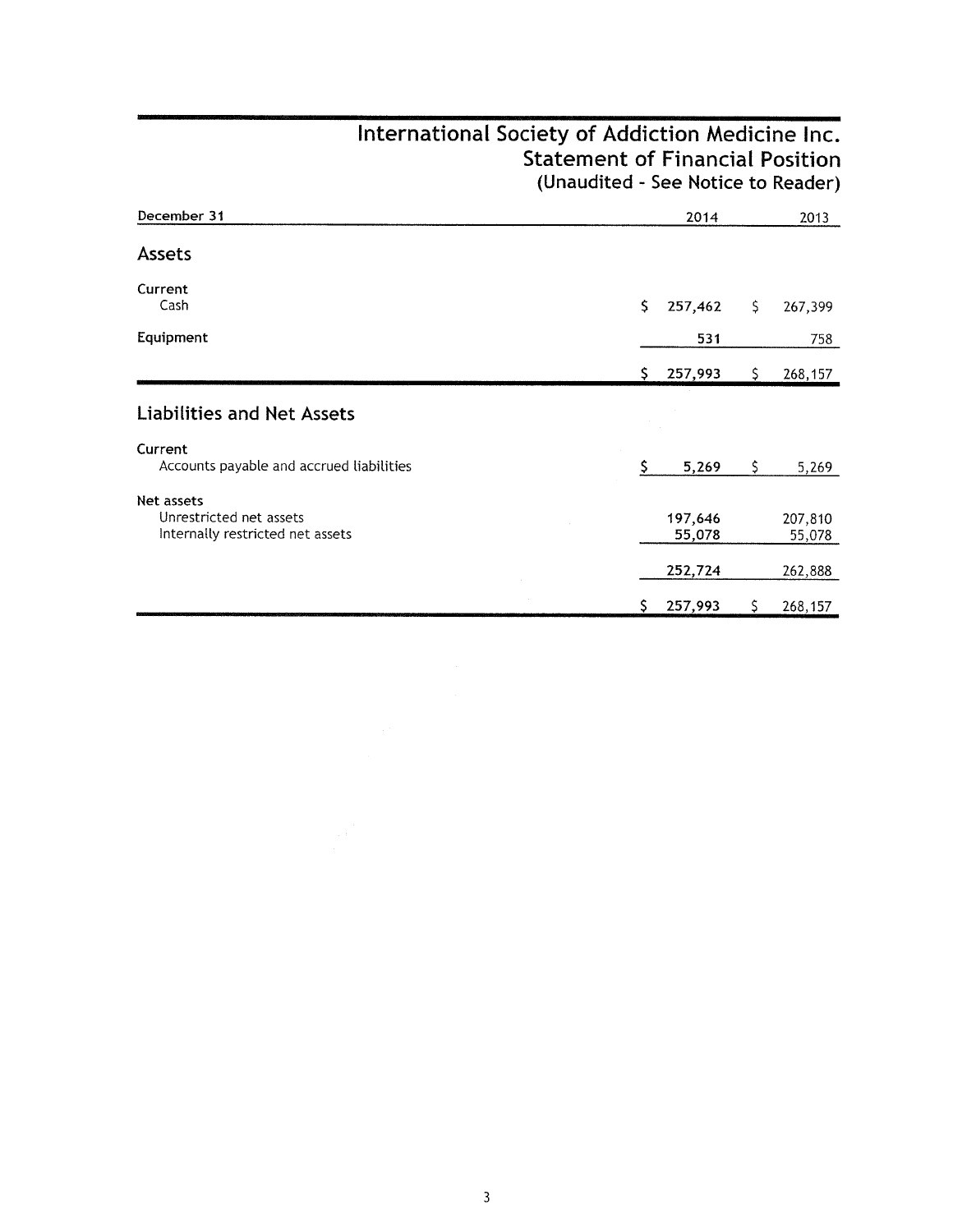# International Society of Addiction Medicine Inc. Statement of Operations and Changes in Net Assets<br>(Unaudited - See Notice to Reader)

| For the year ended December 31                                     |    | 2014      |    | 2013      |
|--------------------------------------------------------------------|----|-----------|----|-----------|
|                                                                    |    |           |    |           |
| Revenue                                                            |    |           |    |           |
| Conference                                                         | \$ | 61,875    | \$ | 44,794    |
| Exam fees                                                          |    | 2,043     |    | 4,320     |
| Interest                                                           |    | 246       |    | 209       |
| Member dues                                                        |    | 4,973     |    | 11,042    |
| Grants                                                             |    | 77,746    |    | 51,038    |
|                                                                    |    | 146,883   |    | 111,403   |
|                                                                    |    |           |    |           |
| <b>Expenses</b>                                                    |    |           |    |           |
| Administrative services                                            |    | 23,238    |    | 21,670    |
| Amortization                                                       |    | 227       |    | 326       |
| Bank charges                                                       |    | 401       |    | 148       |
| Conferences                                                        |    | 122,837   |    | 117,504   |
| Office supplies                                                    |    | 11,570    |    | 10,861    |
| Professional fees                                                  |    | 3,473     |    | 4,113     |
| Special projects                                                   |    |           |    | 3,605     |
| Travel                                                             |    | 4,990     |    | 2,356     |
|                                                                    |    | 166,736   |    | 160,583   |
|                                                                    |    |           |    |           |
| Deficiency of revenue over expenditures before the following items |    | (19, 853) |    | (49, 180) |
| Gain on foreign exchange                                           |    | 9,689     |    | 21,745    |
| Deficiency of revenue over expenditures for the year               |    | (10, 164) |    | (27, 435) |
| Net assets, beginning of year                                      |    | 262,888   |    | 290,323   |
| Net assets, end of year                                            | S. | 252,724   | S. | 262,888   |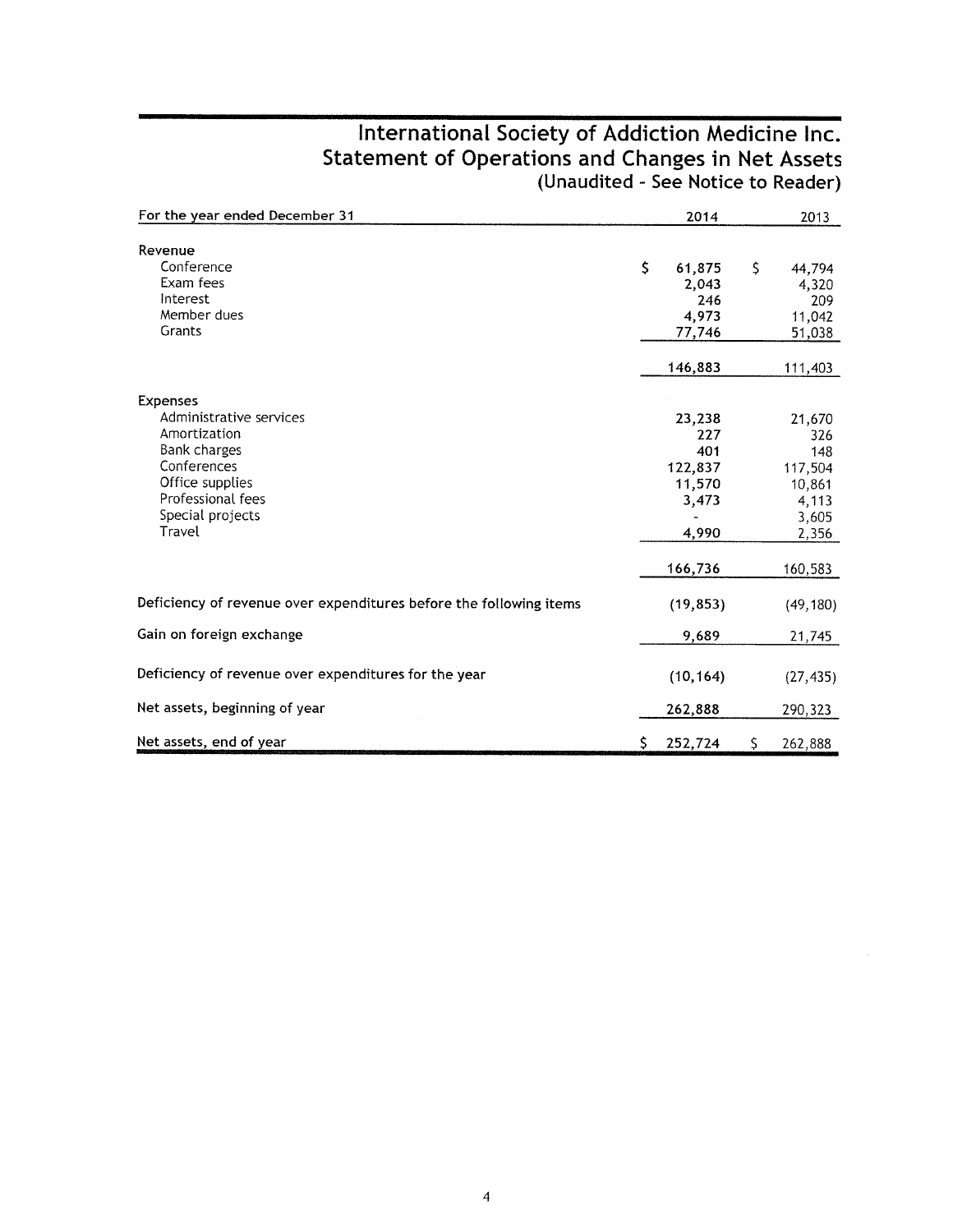| International Society of Ac<br>Year End: December 31, 2014 |                  |                  | Prepared by Detail review General review Tax review |  |
|------------------------------------------------------------|------------------|------------------|-----------------------------------------------------|--|
| Mapping Summary                                            | AZ<br>02/24/2015 | JМ<br>03/12/2015 | -REE<br>03/23/2015                                  |  |

H80

| Account                              | Prelim        | Adj's        | <b>Reclass</b> | Rep           | Rep 12/13 %Chg |              |
|--------------------------------------|---------------|--------------|----------------|---------------|----------------|--------------|
| 100 CIBC - USD Account 90-60030      | 82,212.24     | 7,523.14     | 0.00           | 89,735.38     | 82,212.24      | 9            |
| 101 CIBC - USD Account 02-42411      | 69,776.06     | 6,050.61     | 0.00           | 75,826.67     | 69,776.06      | 9            |
| 102 CIBC - USD Account 02-43019      | 8,233.48      | (8, 233.48)  | 0.00           | 0.00          | 8,233.48       | (100)        |
| 103 Nordea FI8210233000244447        | 107,177.60    | (36, 406.41) | 0.00           | 70,771.19     | 107,177.60     | (34)         |
| 104 CIBC - CAD Account 23-39730      | 0.00          | 21,129.19    | 0.00           | 21,129.19     | 0.00           | 0            |
| 11.01 Cash                           | 267,399.38    | (9,936.95)   | 0.00           | 257,462.43    | 267,399.38     | (4)          |
| 145 Computer                         | 2,669.28      | 0.00         | 0.00           | 2,669.28      | 2,669.28       | 0            |
| 150 Acc. Dep. Computer               | (1,911.00)    | (227.00)     | 0.00           | (2, 138.00)   | (1,911.00)     | 12           |
| 12.20.15 Machinery and equipment     | 758.28        | (227.00)     | 0.00           | 531.28        | 758.28         | (30)         |
| 200 Accounts Payable                 | (5,270.00)    | 0.00         | 0.00           | (5,270.00)    | (5,269.51)     | 0            |
| 13.01 Accounts payable and accrued   | (5,270.00)    | 0.00         | 0.00           | (5,270.00)    | (5,269.51)     | 0            |
| 400 Unrestricted Net Assets - Prior  | (262, 887.66) | 0.00         | 55,078.00      | (207, 809.66) | (235, 244.95)  | (12)         |
| 401 Internally restricted net assets | 0.00          | 0.00         | (55,078.00)    | (55,078.00)   | (55,078.00)    | 0            |
| 15.10.01 Unrestricted net assets     | (262, 887.66) | 0.00         | 0.00           | (262, 887.66) | (290, 322.95)  | (9)          |
| NETINC Net Income (Loss)             | 0.00          |              | 0.00           |               |                |              |
| 15.21 Net Income                     | 0.00          | 10,163.95    |                | 10,163.95     | 27,434.80      | (63)         |
|                                      |               | 10,163.95    | 0.00           | 10,163.95     | 27,434.80      | (63)         |
| 500 Conference Revenue               | 0.00          | (61, 875.37) | 0.00           | (61, 875.37)  | (44, 793.94)   | 38           |
| 21.04 Conference                     | 0.00          | (61, 875.37) | 0.00           | (61, 875.37)  | (44, 793.94)   | 38           |
| 506 Grants                           | 0.00          | (80, 746.38) | 3,000.00       | (77, 746.38)  | (51,038.25)    | 52           |
| 21.05 Grants                         | 0.00          | (80,746.38)  | 3,000.00       | (77, 746.38)  | (51,038.25)    | 52           |
| 502 Membership Dues                  | 0.00          | (1,972.52)   | (3,000.00)     | (4,972.52)    | (11, 041.87)   | (55)         |
| 21.07 Member dues                    | 0.00          | (1,972.52)   | (3,000.00)     | (4,972.52)    | (11, 041.87)   | (55)         |
| 501 Interest Revenue                 | 0.00          | (245.80)     | 0.00           | (245.80)      | (209.16)       | 18           |
| 21.10 Interest                       | 0.00          | (245.80)     | 0.00           | (245.80)      | (209.16)       | 18           |
|                                      |               |              |                |               |                |              |
| 504 Exam fee revenue                 | 0.00          | (2,043.26)   | 0.00           | (2,043.26)    | (4,320.17)     | (53)         |
| 21.12 Exam fees                      | 0.00          | (2,043.26)   | 0.00           | (2,043.26)    | (4,320.17)     | (53)         |
| 600 Amortization                     | 0.00          | 227.00       | 0.00           | 227.00        | 326.49         | (30)         |
| 23.02 Amortization                   | 0.00          | 227.00       | 0.00           | 227.00        | 326.49         | (30)         |
| 605 Bank Charges                     | 0.00          | 401.06       | 0.00           | 401.06        | 148.12         | 171          |
| 23.20 Interest and bank charges      | 0.00          | 401.06       | 0.00           | 401.06        | 148.12         | 171          |
| 615 Office Supplies                  | 0.00          | 10,384.28    | 0.00           | 10,384.28     | 10,860.56      | (4)          |
| 630 Exam expenses                    | 0.00          | 1,184.61     | 0.00           | 1,184.61      | 0.49241657     |              |
| 23.32 Office                         | 0.00          | 11,568.89    | 0.00           | 11,568.89     | 10,861.05      | $\mathbf{7}$ |
|                                      |               |              |                |               |                |              |
| 651 Special projects                 | 0.00          | 0.00         | 0.00           | 0.00          | 3,604.69       | (100)        |
| 23.33 Office and administration      | 0.00          | 0.00         | 0.00           | 0.00          | 3,604.69       | (100)        |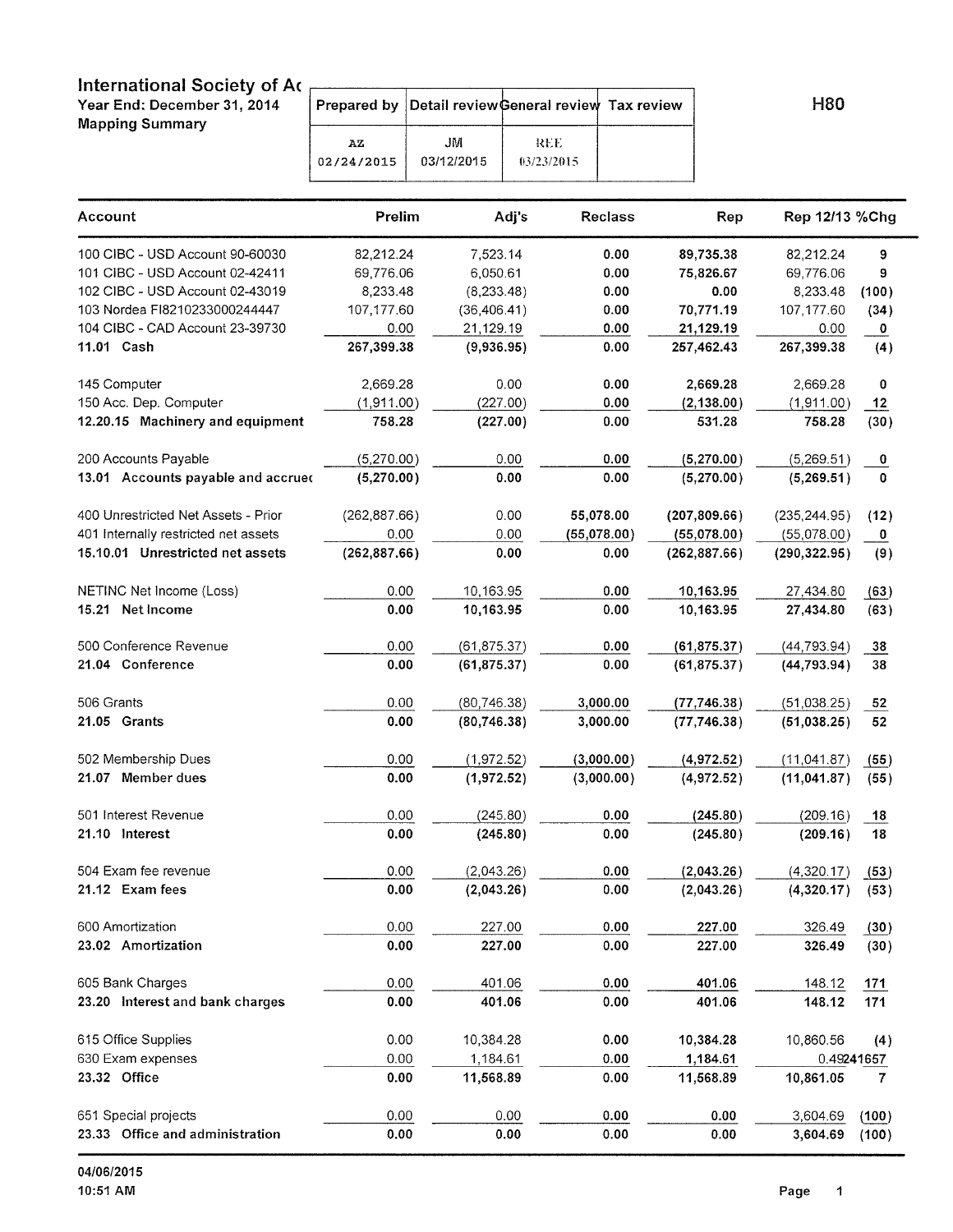| <b>International Society of Ac</b><br>Year End: December 31, 2014<br><b>Mapping Summary</b> |                  |                  | Prepared by Detail review General review Tax review |  |
|---------------------------------------------------------------------------------------------|------------------|------------------|-----------------------------------------------------|--|
|                                                                                             | AZ<br>02/24/2015 | JM<br>03/12/2015 | <b>REE</b><br>03/23/2015                            |  |

H80-1

| Account                                 | Prelim | Adj's      | <b>Reclass</b> | Rep        | Rep 12/13 % Chg |                |
|-----------------------------------------|--------|------------|----------------|------------|-----------------|----------------|
| 635 Administrative Services             | 0.00   | 23,237.97  | 0.00           | 23,237.97  | 21,669.77       | 7              |
| 23.44 Salaries and related benefits     | 0.00   | 23,237.97  | 0.00           | 23,237.97  | 21.669.77       | $\overline{7}$ |
| 625 Travel                              | 0.00   | 4,990.44   | 0.00           | 4,990.44   | 2,355.97        | 112            |
| Travel and accommodation<br>23.51       | 0.00   | 4,990.44   | 0.00           | 4,990.44   | 2,355.97        | $112$          |
| 620 Professional Fees                   | 0.00   | 3,473.40   | 0.00           | 3,473.40   | 4,113.12        | (16)           |
| 23.58 Bookkeeping                       | 0.00   | 3,473.40   | 0.00           | 3,473.40   | 4,113.12        | (16)           |
| 610 Conferences                         | 0.00   | 122,837.10 | 0.00           | 122,837.10 | 117,503.50      | 5              |
| $23.97.01$ Other expense #1             | 0.00   | 122,837.10 | 0.00           | 122,837.10 | 117.503.50      | 5              |
| 655 Foreign Exchange (gain)/loss        | 0.00   | (9,688.58) | 0.00           | (9,688.58) | (21,745.50)     | (55)           |
| Gain (loss) on foreign exchanc<br>24.05 | 0.00   | (9,688.58) | 0.00           | (9,688.58) | (21,745.50)     | (55)           |
| 503 Miscellaneous Revenue               | 0.00   | 0.00       | 0.00           | 0.00       | 0.49            | (100)          |
| 505 Eye Exam Refund                     | 0.00   | 0.00       | 0.00           | 0.00       | 0.49            | (100)          |
| 24.98.01 Other other income #1          | 0.00   | 0.00       | 0.00           | 0.00       | 0.98            | (100)          |
|                                         | 0.00   | 10,163.95  | 0.00           | 10,163.95  | 27,434.80       | (63)           |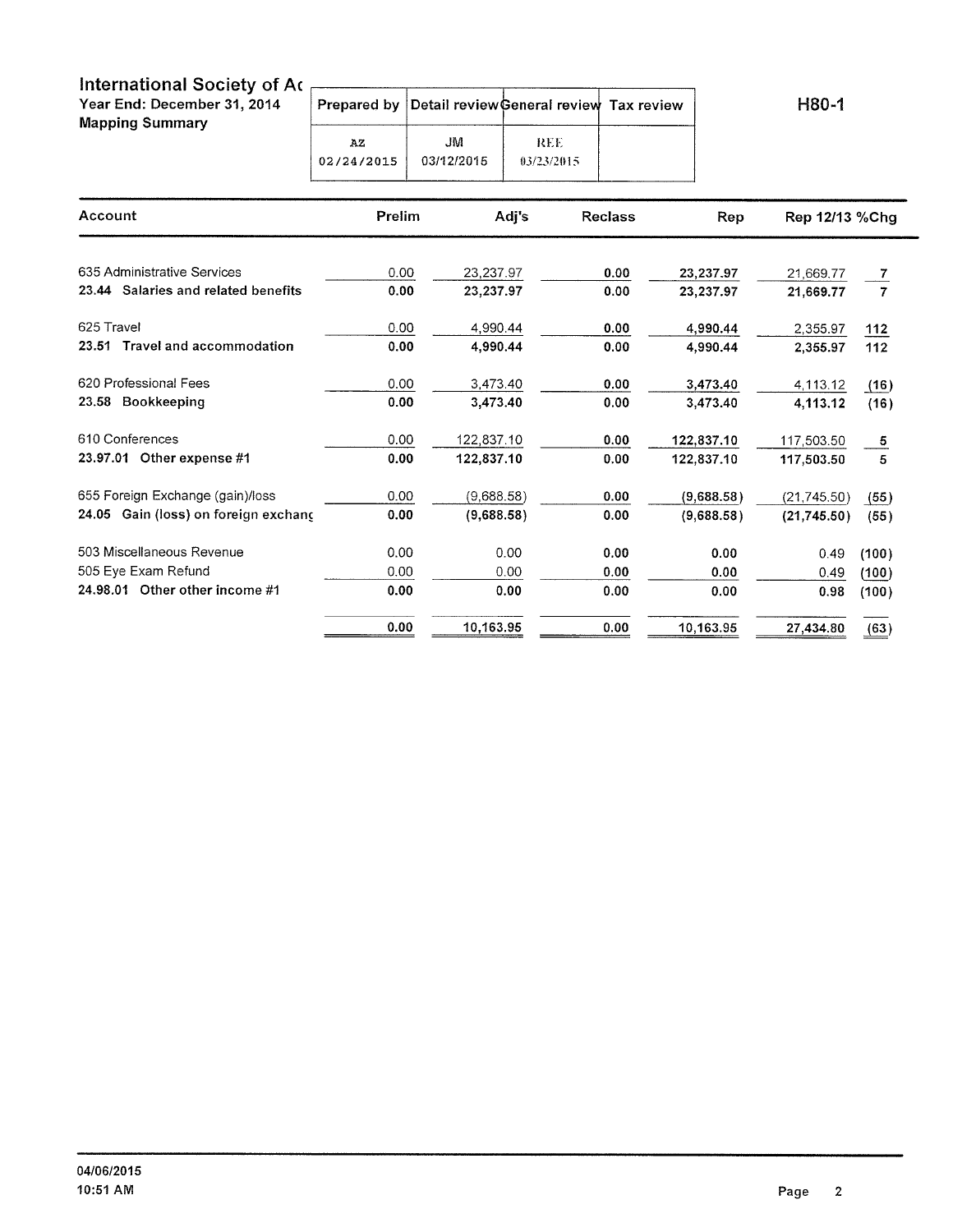#### **International Society of Addiction Medicine Inc. Year End: December 31, 2014 Prepared by Detail reviewGeneral review Tax review H90 Adjusting Journal Entries Date: 01/01/2014 To 12/31/2014 AZ JM REE**

|                                   |            | Prepared by Detail review General review Tax review |  |
|-----------------------------------|------------|-----------------------------------------------------|--|
| $\overline{\mathbf{A}}\mathbf{Z}$ | JМ         | <b>REE</b>                                          |  |
| 02/24/2015                        | 03/12/2015 | 03/23/2015                                          |  |

| Number                           | Date                     | Type   | Name                                                                                        | <b>Account No</b> | Reference Annotation | <b>Debit</b>         | Credit    | Recurrence |
|----------------------------------|--------------------------|--------|---------------------------------------------------------------------------------------------|-------------------|----------------------|----------------------|-----------|------------|
| $\overline{1}$                   | 12/31/2014               | N      | CIBC - USD Account 90-60030                                                                 | 100               | H74 A1               | 60.99                |           |            |
| $\overline{1}$                   | 12/31/2014               | N      | CIBC - USD Account 90-60030                                                                 | 100               | H74 A1               | 7,462.15             |           |            |
| $\overline{1}$                   | 12/31/2014               | N      | CIBC - USD Account 02-43019                                                                 | 102               | H74 A1               |                      | 3,731.34  |            |
| $\overline{1}$                   | 12/31/2014               | N      | <b>Interest Revenue</b>                                                                     | 501               | H74 A1<br>H74        |                      | 182.93    |            |
| $\overline{1}$                   | 12/31/2014               | N      | Membership Dues                                                                             | 502               | H74 A1               |                      | 1,972.52  |            |
| $\overline{1}$                   | 12/31/2014               | N      | Grants                                                                                      | 506               | H74 A1               |                      | 60,745.65 |            |
| $\overline{1}$                   | 12/31/2014               | N      | <b>Bank Charges</b>                                                                         | 605               | H74 A1               | 61.36                |           |            |
| $\overline{1}$                   | 12/31/2014<br>12/31/2014 | N      | Conferences<br><b>Office Supplies</b>                                                       | 610               | H74 A1               | 26,129.61            |           |            |
| $\overline{1}$<br>$\overline{1}$ | 12/31/2014               | N<br>N | <b>Office Supplies</b>                                                                      | 615<br>615        | H74 A1<br>H74 A1     | 6,311.62<br>2,828.54 |           |            |
| $\overline{1}$                   | 12/31/2014               | N      | <b>Professional Fees</b>                                                                    | 620               | H74 A1               | 3,473.40             |           |            |
| $\overline{1}$                   | 12/31/2014               | N      | Travel                                                                                      | 625               | H74 A1               | 4,528.95             |           |            |
| $\overline{1}$                   | 12/31/2014               | N      | <b>Administrative Services</b>                                                              | 635               | H74 A1               | 23,237.97            |           |            |
| $\overline{1}$                   | 12/31/2014               | N      | Foreign Exchange (gain)/loss                                                                | 655               | H74 A1               |                      | 7,462.15  |            |
|                                  |                          |        | To record transactions on CIBC<br>90-60030 account and adjust to CAD equivalent at year end |                   |                      |                      |           |            |
| $\overline{c}$                   | 12/31/2014               | N      | Acc. Dep. Computer                                                                          | 150               | U1                   |                      | 227.00    |            |
| 2                                | 12/31/2014               | N      | Amortization                                                                                | 600               | U1                   | 227.00               |           |            |
|                                  |                          |        | To record current year amortization                                                         |                   |                      |                      |           |            |
| 3                                | 12/31/2014               | N      | CIBC - USD Account 02-42411                                                                 | 101               | <b>H75 TAB2 A3</b>   |                      | 266.72    |            |
| 3                                | 12/31/2014               | N      | CIBC - USD Account 02-42411                                                                 | 101               | <b>H75 TAB2 A3</b>   | 6,317.33             |           |            |
| 3                                | 12/31/2014               | N      | Exam fee revenue                                                                            | 504               | <b>H75 TAB2 A3</b>   |                      | 2,043.26  |            |
| 3                                | 12/31/2014               | N      | <b>Bank Charges</b>                                                                         | 605               | <b>H75 TAB2 A3</b>   | 120.01               |           |            |
| 3                                | 12/31/2014               | N      | Conferences                                                                                 | 610               | <b>H75 TAB2 A3</b>   | 543.87               |           |            |
| 3                                | 12/31/2014               | N      | Travel                                                                                      | 625               | <b>H75 TAB2 A3</b>   | 461.49               |           |            |
| 3                                | 12/31/2014               | N      | Exam expenses                                                                               | 630               | <b>H75 TAB2 A3</b>   | 1,184.61             |           |            |
| 3                                | 12/31/2014               | N      | Foreign Exchange (gain)/loss                                                                | 655               | <b>H75 TAB2 A3</b>   |                      | 6,317.33  |            |
|                                  |                          |        | To record transactions on CIBC<br>02-42411 account and adjust to CAD equivalent at year end |                   |                      |                      |           |            |
| 4                                | 12/31/2014               | N      | CIBC - USD Account 02-43019                                                                 | 102               | <b>H75 TAB 3</b>     |                      | 714.53    |            |
| 4                                | 12/31/2014               | N      | <b>Bank Charges</b>                                                                         | 605               | <b>H75 TAB 3</b>     | 70.69                |           |            |
| 4                                | 12/31/2014               | N      | <b>Office Supplies</b>                                                                      | 615               | <b>H75 TAB 3</b>     | 564.51               |           |            |
| $\overline{4}$                   | 12/31/2014               | N      | Foreign Exchange (gain)/loss                                                                | 655               | <b>H75 TAB 3</b>     | 79.33                |           |            |
|                                  |                          |        | To record transactions on CIBC<br>02-43019 account and adjust to CAD equivalent at year end |                   |                      |                      |           |            |
| 5                                | 12/31/2014               | N      | Nordea FI8210233000244447                                                                   | 103               | A8 A9                |                      | 32,394.84 |            |
| 5                                | 12/31/2014               | N      | Nordea FI8210233000244447                                                                   | 103               | A8 A9                |                      | 4,011.57  |            |
| 5                                | 12/31/2014               | N      | Conference Revenue                                                                          | 500               | A8 A9                |                      | 61,875.37 |            |
| 5                                | 12/31/2014               | N      | Conferences                                                                                 | 610               | A8 A9                | 94,270.21            |           |            |
| 5                                | 12/31/2014               | N      | Foreign Exchange (gain)/loss                                                                | 655               | A8 A9                | 4,011.57             |           |            |
|                                  |                          |        | To record transactions on the<br>Nordea account and adjust to CAD equivalent at year end    |                   |                      |                      |           |            |
| 6                                | 12/31/2014               | N      | CIBC - CAD Account 23-39730                                                                 | 104               | A10 P18.1            | 23,000.73            |           |            |
| 6                                | 12/31/2014               | N      | Grants                                                                                      | 506               | A10 P18.1            |                      | 23,000.73 |            |
|                                  |                          |        | To record opening bank account of<br>23-39730 and donation revenue in 2009                  |                   |                      |                      |           |            |
| $\overline{7}$                   | 12/31/2014               | N      | CIBC - CAD Account 23-39730                                                                 | 104               | H75 TAB3             |                      | 1,871.54  |            |
| $\overline{7}$                   | 12/31/2014               | N      | <b>Interest Revenue</b>                                                                     | 501               | H75 TAB3<br>H75      |                      | 62.87     |            |
| $\overline{7}$<br>$\overline{7}$ | 12/31/2014<br>12/31/2014 | N<br>N | <b>Bank Charges</b><br>Conferences                                                          | 605<br>610        | H75 TAB3<br>H75 TAB3 | 41.00<br>1,893.41    |           |            |
|                                  |                          |        | To record transactions on CIBC<br>23-39730 account                                          |                   |                      |                      |           |            |
| 8                                |                          |        |                                                                                             |                   |                      |                      |           |            |
| 8                                | 12/31/2014<br>12/31/2014 | N<br>N | CIBC - USD Account 02-43019<br>Grants                                                       | 102<br>506        | A6<br>A6             | 3,000.00             | 3,787.61  |            |
| 8                                | 12/31/2014               | N      | <b>Bank Charges</b>                                                                         | 605               | A6                   | 108.00               |           |            |
| 8                                | 12/31/2014               | N      | <b>Office Supplies</b>                                                                      | 615               | A6                   | 679.61               |           |            |